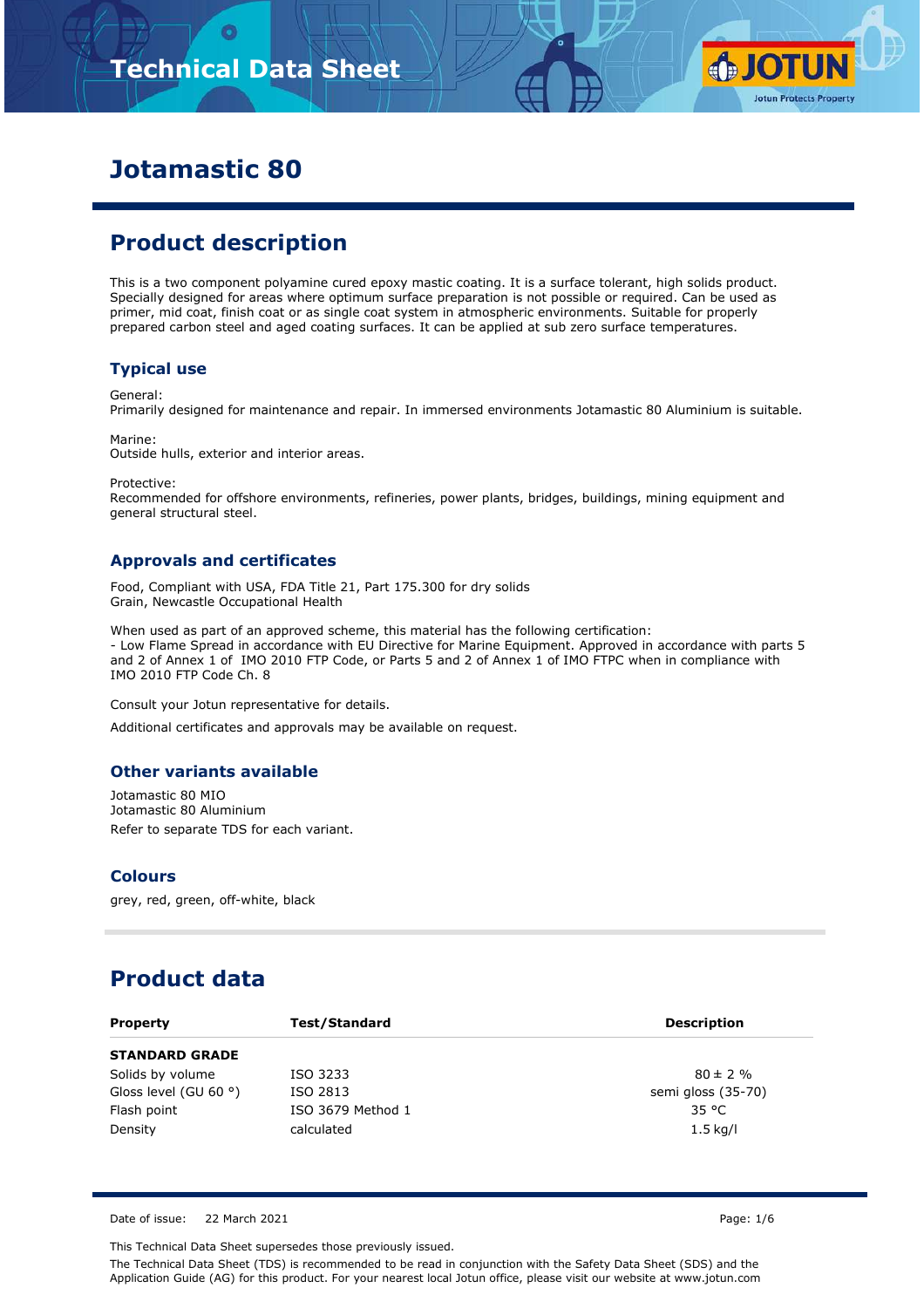# **Technical Data Sheet Jotamastic 80**



| VOC-US/Hong Kong    | US EPA method 24 (tested)<br>(CARB(SCM)2007, SCAQMD rule 1113, Hong Kong)   | $275$ g/l     |
|---------------------|-----------------------------------------------------------------------------|---------------|
| VOC-EU              | IED (2010/75/EU) (theoretical)                                              | $249$ g/l     |
| VOC-China           | GB/T 23985-2009 (tested)                                                    | 179 g/l       |
| VOC-Korea           | Korea Clean Air Conservation Act (tested)<br>(Max. thinning ratio included) | 290 g/l       |
| <b>WINTER GRADE</b> |                                                                             |               |
| Solids by volume    | ISO 3233                                                                    | $72 \pm 2 \%$ |
| Flash point         | ISO 3679 Method 1                                                           | 31 °C         |
| Density             | calculated                                                                  | 1.5 kg/l      |
| VOC-US/Hong Kong    | US EPA method 24 (tested)<br>(CARB(SCM)2007, SCAOMD rule 1113, Hong Kong)   | $300$ g/l     |
| VOC-EU              | IED (2010/75/EU) (theoretical)                                              | $278$ g/l     |
| VOC-China           | GB/T 23985-2009 (tested)                                                    | $238$ g/l     |
| VOC-Korea           | Korea Clean Air Conservation Act (tested)                                   | $331$ g/l     |

The provided data is typical for factory produced products, subject to slight variation depending on colour. All data is valid for mixed paint.

Gloss description: According to Jotun Performance Coatings' definition.

## **Film thickness per coat**

#### **Typical recommended specification range**

#### **STANDARD GRADE**

| Dry film thickness<br>Wet film thickness<br>Theoretical spreading rate |             | 75 - 200<br>95 - 250<br>$10.7 - 4$        | μm<br>µm<br>m <sup>2</sup> /l |
|------------------------------------------------------------------------|-------------|-------------------------------------------|-------------------------------|
| <b>WINTER GRADE</b>                                                    |             |                                           |                               |
| Dry film thickness<br>Wet film thickness<br>Theoretical spreading rate | $105 - 280$ | 75 - 200<br>$9.6 - 3.6$ m <sup>2</sup> /l | μm<br>μm                      |

# **Surface preparation**

To secure lasting adhesion to the subsequent product all surfaces shall be clean, dry and free from any contamination.

### **Surface preparation summary table**

Date of issue: 22 March 2021 **Page: 2/6** 

This Technical Data Sheet supersedes those previously issued.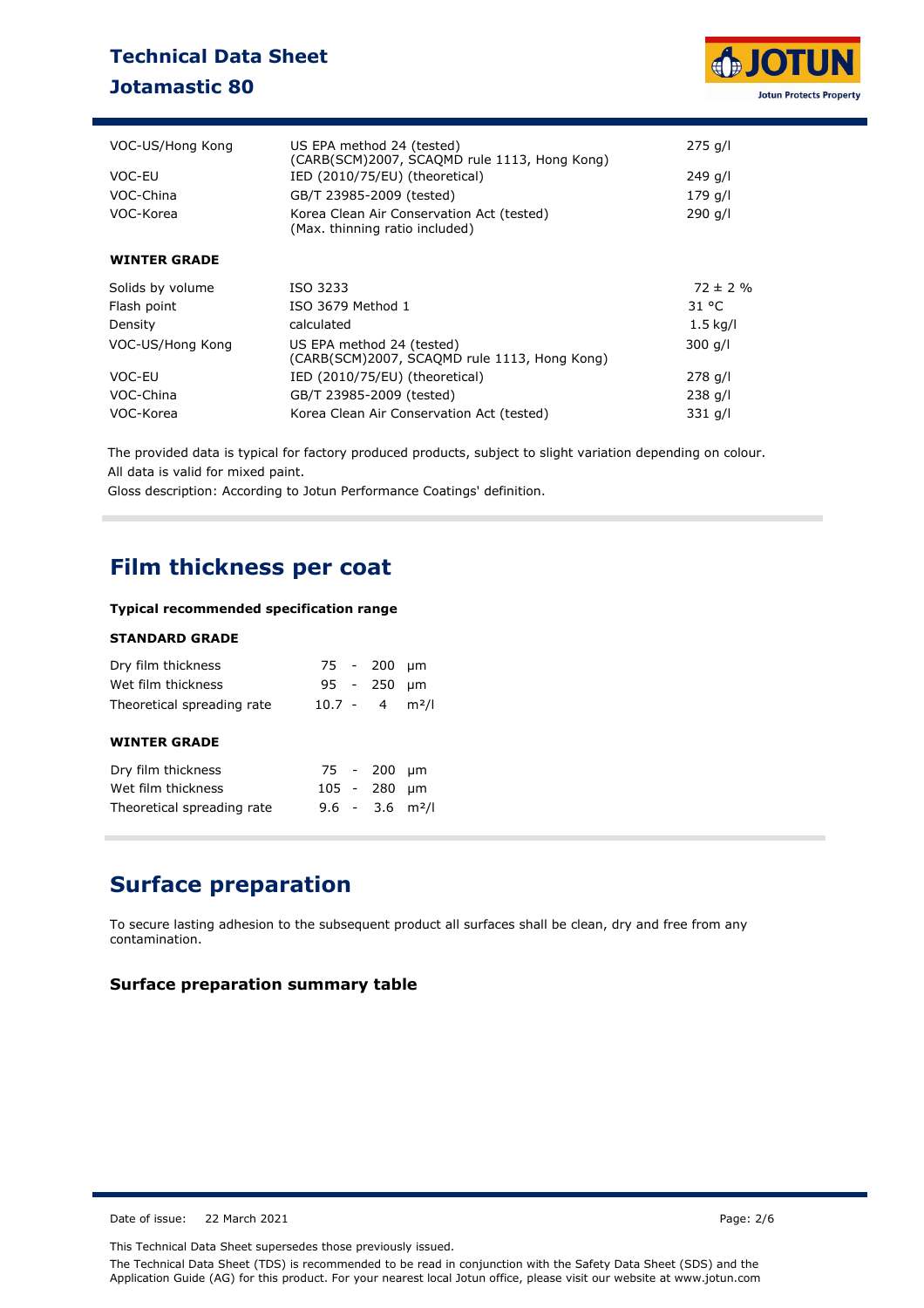# **Technical Data Sheet Jotamastic 80**



|                   |                                                           | <b>Surface preparation</b>                     |  |  |  |
|-------------------|-----------------------------------------------------------|------------------------------------------------|--|--|--|
| <b>Substrate</b>  | Minimum                                                   | Recommended                                    |  |  |  |
| Carbon steel      | St 2 (ISO 8501-1)                                         | Sa 2 (ISO 8501-1)                              |  |  |  |
| Shop primed steel | Clean, dry and undamaged shop<br>primer (ISO 12944-4 5.4) | Sa 2 (ISO 8501-1)                              |  |  |  |
| Coated surfaces   | Clean, dry and undamaged compatible<br>coating            | Clean, dry and undamaged compatible<br>coating |  |  |  |

Optimum performance, including adhesion, corrosion protection, heat resistance and chemical resistance is achieved with recommended surface preparation.

# **Application**

### **Application methods**

The product can be applied by

| Spray:  | Use airless spray.                                                           |
|---------|------------------------------------------------------------------------------|
| Brush:  | May be used. Care must be taken to achieve the specified dry film thickness. |
| Roller: | May be used. Care must be taken to achieve the specified dry film thickness. |

### **Product mixing ratio (by volume)**

| <b>STANDARD GRADE</b>            |              |
|----------------------------------|--------------|
| Jotamastic 80 Comp A             | 7 part $(s)$ |
| Jotamastic 80 STD Comp B         | 1 part $(s)$ |
| <b>WINTER GRADE</b>              |              |
| Jotamastic 80 Comp A             | 4 part $(s)$ |
| Jotamastic 80 Wintergrade Comp B | 1 part $(s)$ |

### **Thinner/Cleaning solvent**

Thinner: Jotun Thinner No. 17

### **Guiding data for airless spray**

| Nozzle tip (inch/1000):       | 19-25            |
|-------------------------------|------------------|
| Pressure at nozzle (minimum): | 150 bar/2100 psi |

Date of issue: 22 March 2021 **Page: 3/6** 

This Technical Data Sheet supersedes those previously issued.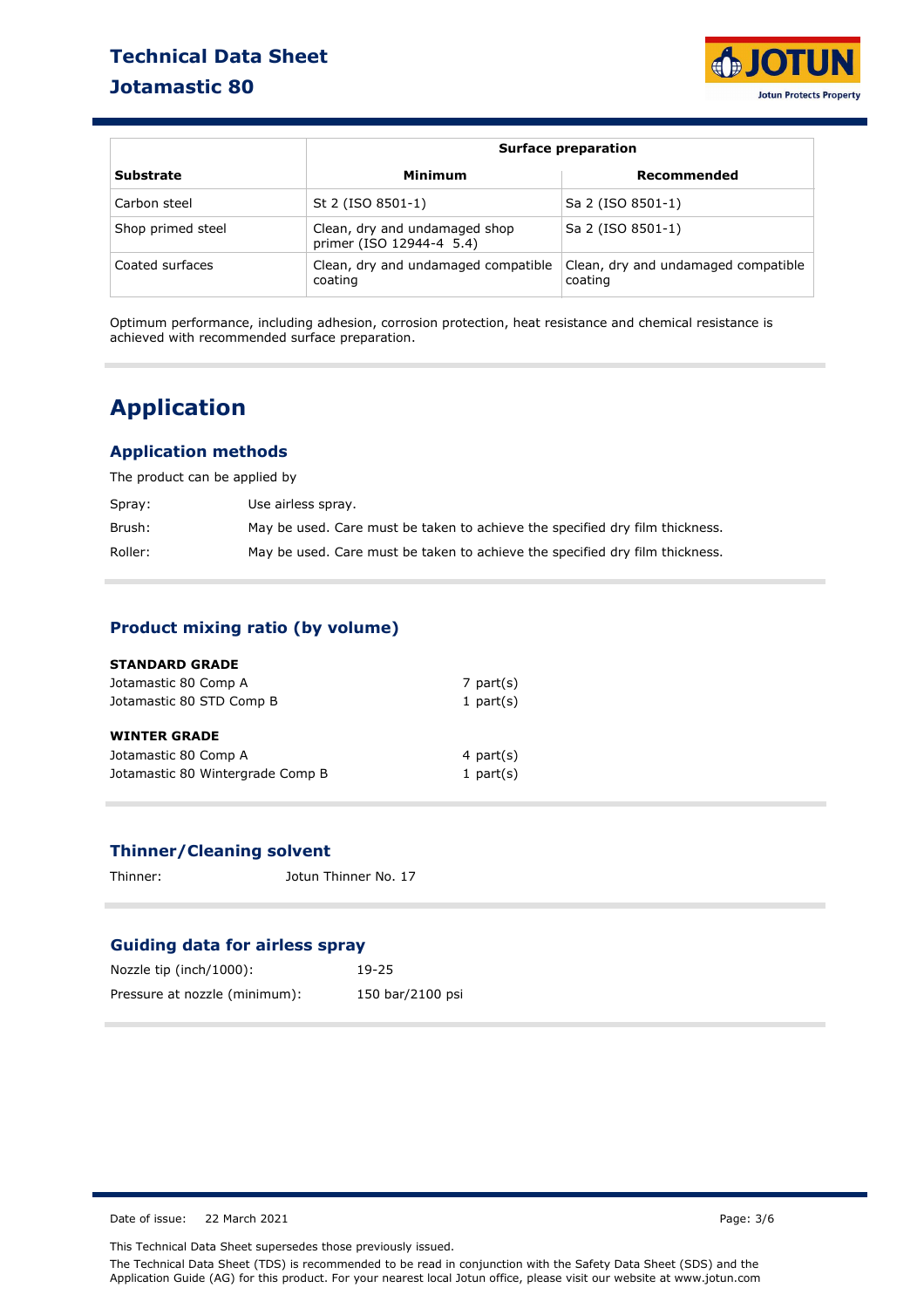

# **Drying and Curing time**

| Substrate temperature     | $-5 °C$         | 0 °C            | $5^{\circ}C$    | $10 °C$ 23 °C   |                 | 40 °C |
|---------------------------|-----------------|-----------------|-----------------|-----------------|-----------------|-------|
| <b>STANDARD GRADE</b>     |                 |                 |                 |                 |                 |       |
| Surface (touch) dry       |                 |                 |                 | 8 h             | 4 h             | 2 h   |
| Walk-on-dry               |                 |                 |                 | 24 h            | 10 <sub>h</sub> | 4 h   |
| Dry to over coat, minimum |                 |                 |                 | 24 h            | 10 <sub>h</sub> | 4 h   |
| Dried/cured for service   |                 |                 |                 | 14 d            | 7 d             | 2d    |
| <b>WINTER GRADE</b>       |                 |                 |                 |                 |                 |       |
| Surface (touch) dry       | 24 h            | 18 <sub>h</sub> | 12 <sub>h</sub> | 6 h             | 2.5h            |       |
| Walk-on-dry               | 48 h            | 26h             | 18 <sub>h</sub> | 12 <sub>h</sub> | 5 h             |       |
| Dry to over coat, minimum | 48 h            | 26h             | 18 <sub>h</sub> | 12 <sub>h</sub> | 5 h             |       |
| Dried/cured for service   | 21 <sub>d</sub> | 14d             | 7 d             | 3 d             | 2d              |       |

For maximum overcoating intervals, refer to the Application Guide (AG) for this product.

Drying and curing times are determined under controlled temperatures and relative humidity below 85 %, and at average of the DFT range for the product.

Surface (touch) dry: The state of drying when slight pressure with a finger does not leave an imprint or reveal tackiness.

Walk-on-dry: Minimum time before the coating can tolerate normal foot traffic without permanent marks, imprints or other physical damage.

Dry to over coat, minimum: The recommended shortest time before the next coat can be applied.

Dried/cured for service: Minimum time before the coating can be permanently exposed to the intended environment/medium.

# **Induction time and Pot life**

| <b>Paint temperature</b>   | 23 °C                      |
|----------------------------|----------------------------|
| <b>STANDARD GRADE</b>      |                            |
| Induction time<br>Pot life | $10$ min<br>2 <sub>h</sub> |
| <b>WINTER GRADE</b>        |                            |
| Pot life                   | 1 <sub>h</sub>             |

## **Heat resistance**

|                     | <b>Temperature</b> |       |  |
|---------------------|--------------------|-------|--|
|                     | <b>Continuous</b>  | Peak  |  |
| Dry, atmospheric    | 120 °C             | -     |  |
| Immersed, sea water | 50 $\degree$ C     | 60 °C |  |

Peak temperature duration max. 1 hour.

Date of issue: 22 March 2021 **Page: 4/6** 

This Technical Data Sheet supersedes those previously issued.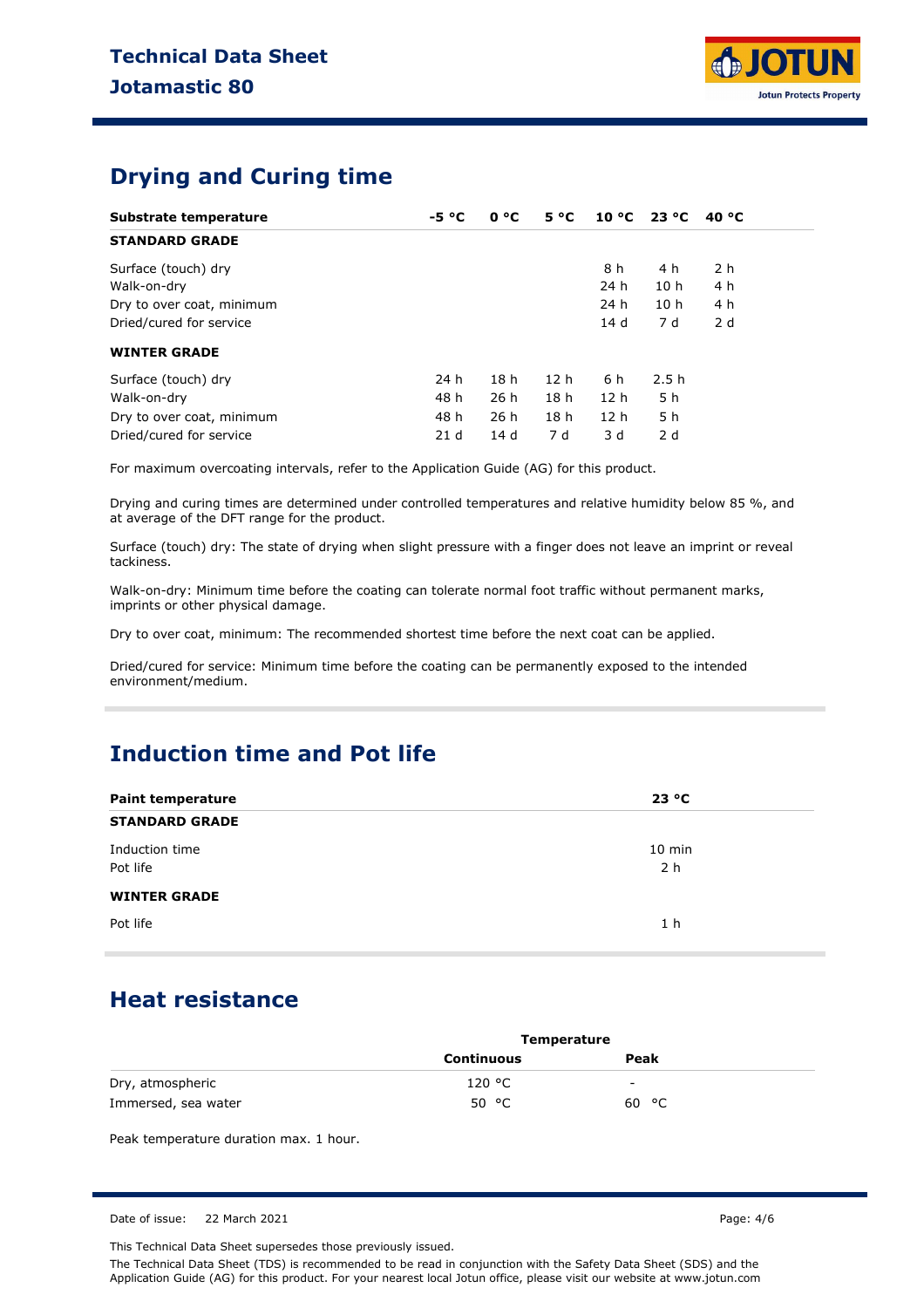

The temperatures listed relate to retention of protective properties. Aesthetic properties may suffer at these temperatures.

Note that the coating will be resistant to various immersion temperatures depending on the specific chemical and whether immersion is constant or intermittent. Heat resistance is influenced by the total coating system. If used as part of a system, ensure all coatings in the system have similar heat resistance.

# **Product compatibility**

Depending on the actual exposure of the coating system, various primers and topcoats can be used in combination with this product. Some examples are shown below. Contact Jotun for specific system recommendation.

Previous coat: epoxy shop primer, inorganic zinc silicate shop primer, zinc epoxy, epoxy, epoxy mastic, inorganic zinc silicate

Subsequent coat: polyurethane, epoxy, acrylic, vinyl epoxy

# **Packaging (typical)**

|                                  | <b>Volume</b> | <b>Size of containers</b> |
|----------------------------------|---------------|---------------------------|
|                                  | (litres)      | (litres)                  |
| Jotamastic 80 Comp A             | 16            | 20                        |
| Jotamastic 80 STD Comp B         | 2.3           | २                         |
| Jotamastic 80 Wintergrade Comp B | 4             | 5                         |

The volume stated is for factory made colours. Note that local variants in pack size and filled volumes can vary due to local regulations.

# **Storage**

The product must be stored in accordance with national regulations. Keep the containers in a dry, cool, well ventilated space and away from sources of heat and ignition. Containers must be kept tightly closed. Handle with care.

### **Shelf life at 23 °C**

| Jotamastic 80 Comp A             | 48 month(s)   |
|----------------------------------|---------------|
| Jotamastic 80 STD Comp B         | 48 month(s)   |
| Jotamastic 80 Wintergrade Comp B | $36$ month(s) |

In some markets commercial shelf life can be dictated shorter by local legislation. The above is minimum shelf life, thereafter the paint quality is subject to re-inspection.

# **Caution**

This product is for professional use only. The applicators and operators shall be trained, experienced and have the capability and equipment to mix/stir and apply the coatings correctly and according to Jotun's technical documentation. Applicators and operators shall use appropriate personal protection equipment when using this product. This guideline is given based on the current knowledge of the product. Any suggested deviation to suit the site conditions shall be forwarded to the responsible Jotun representative for approval before commencing the work.

Date of issue: 22 March 2021 Page: 5/6

This Technical Data Sheet supersedes those previously issued.